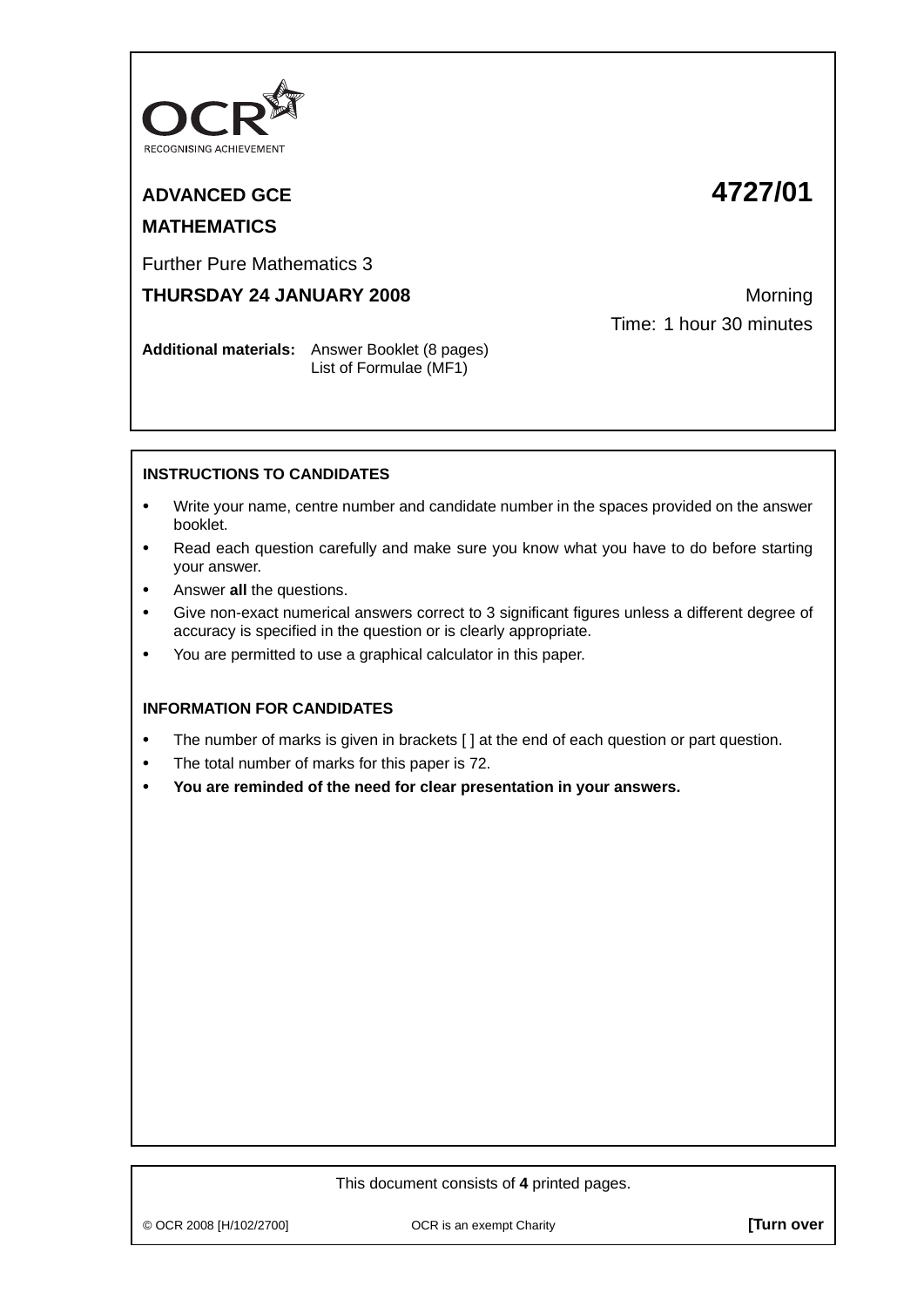**1 (a)** A group *G* of order 6 has the combination table shown below.

| $\begin{array}{c ccccccccc} \hline e & e & a & b & p & q & r \\ \hline a & a & b & e & r & p & q \\ b & e & a & q & r & p \\ p & p & q & r & e & a & b \\ q & r & p & b & e & a \\ r & r & p & q & a & b & e \end{array}$ |  |  |  |
|---------------------------------------------------------------------------------------------------------------------------------------------------------------------------------------------------------------------------|--|--|--|
|                                                                                                                                                                                                                           |  |  |  |
|                                                                                                                                                                                                                           |  |  |  |
|                                                                                                                                                                                                                           |  |  |  |
|                                                                                                                                                                                                                           |  |  |  |
|                                                                                                                                                                                                                           |  |  |  |

- **(i)** State, with a reason, whether or not *G* is commutative. [1]
- **(ii)** State the number of subgroups of *G* which are of order 2. [1]
- **(iii)** List the elements of the subgroup of *G* which is of order 3. [1]
- **(b)** A multiplicative group *H* of order 6 has elements *e*, *c*,  $c^2$ ,  $c^3$ ,  $c^4$ ,  $c^5$ , where *e* is the identity. Write down the order of each of the elements  $c^3$ ,  $c^4$  and  $c^5$ .  $[3]$
- **2** Find the general solution of the differential equation

$$
\frac{\mathrm{d}^2 y}{\mathrm{d}x^2} - 8\frac{\mathrm{d}y}{\mathrm{d}x} + 16y = 4x.\tag{7}
$$

- **3** Two fixed points, *A* and *B*, have position vectors **a** and **b** relative to the origin *O*, and a variable point *P* has position vector **r**.
	- **(i)** Give a geometrical description of the locus of *P* when **r** satisfies the equation **r** =  $\lambda$ **a**, where  $0 \le \lambda \le 1$ . [2]  $0 \le \lambda \le 1$ . [2]
	- **(ii)** Given that *P* is a point on the line *AB*, use a property of the vector product to explain why  $({\bf r} - {\bf a}) \times ({\bf r} - {\bf b}) = {\bf 0}.$  [2]
	- **(iii)** Give a geometrical description of the locus of *P* when **r** satisfies the equation  $\mathbf{r} \times (\mathbf{a} \mathbf{b}) = \mathbf{0}$ .

[3]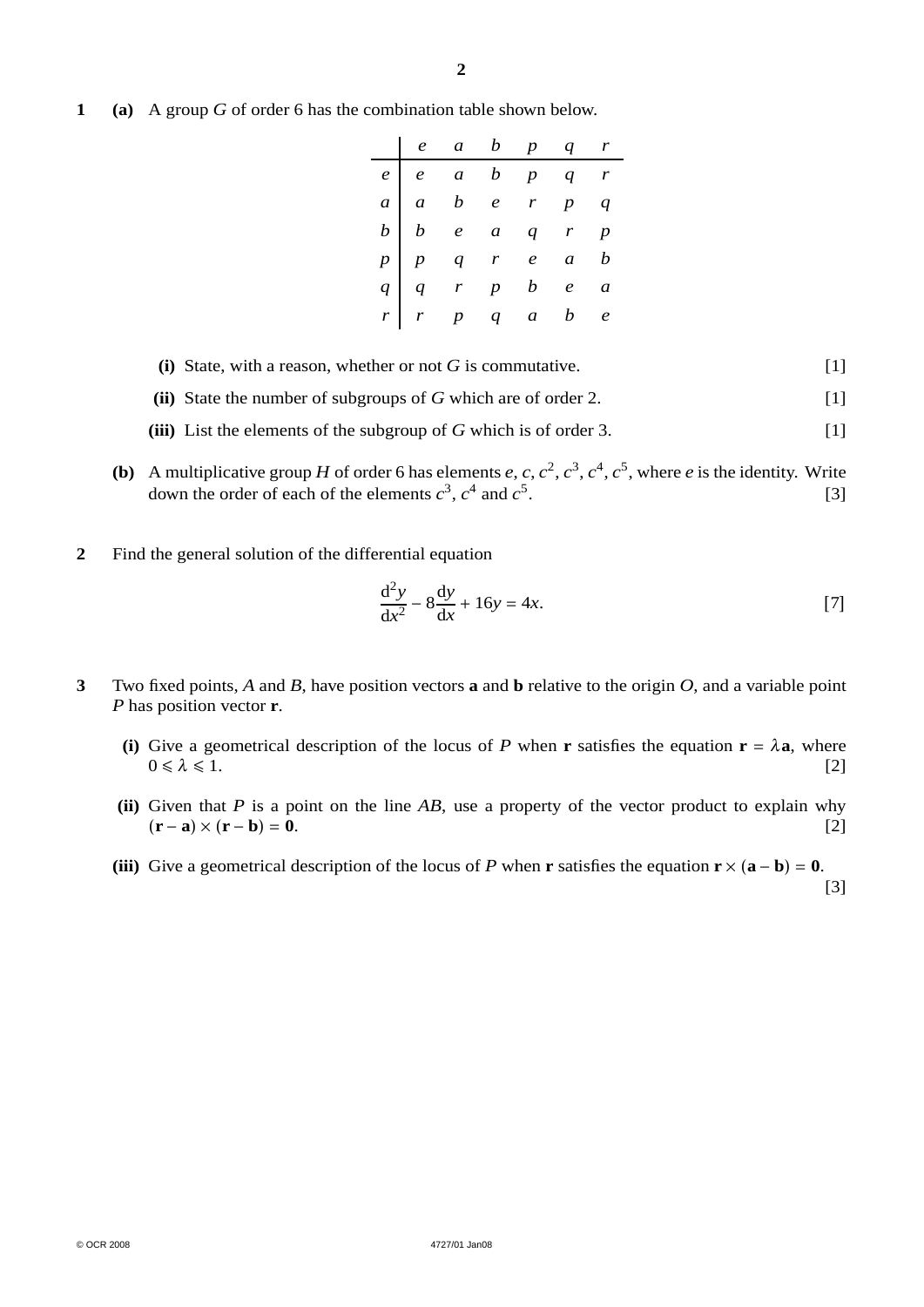**4** The integrals *C* and *S* are defined by

$$
C = \int_0^{\frac{1}{2}\pi} e^{2x} \cos 3x \, dx \quad \text{and} \quad S = \int_0^{\frac{1}{2}\pi} e^{2x} \sin 3x \, dx.
$$

By considering  $C + iS$  as a single integral, show that

$$
C = -\frac{1}{13}(2 + 3e^{\pi}),
$$

and obtain a similar expression for *S*. [8]

(You may assume that the standard result for  $\int e^{kx} dx$  remains true when *k* is a complex constant, so that  $\int e^{(a+ib)x} dx = \frac{1}{a+ib} e^{(a+ib)x}$ .)

**5 (i)** Find the general solution of the differential equation

$$
\frac{\mathrm{d}y}{\mathrm{d}x} + \frac{y}{x} = \sin 2x,
$$

expressing *y* in terms of *x* in your answer. [6]

In a particular case, it is given that  $y = \frac{2}{\pi}$  when  $x = \frac{1}{4}\pi$ .

- **(ii)** Find the solution of the differential equation in this case. [2]
- **(iii)** Write down a function to which *y* approximates when *x* is large and positive. [1]
- **6** A tetrahedron *ABCD* is such that *AB* is perpendicular to the base *BCD*. The coordinates of the points *A*, *C* and *D* are (−1, −7, 2), (5, 0, 3) and (−1, 3, 3) respectively, and the equation of the plane *BCD*  $is x + 2y - 2z = -1.$ 
	- **(i)** Find, in either order, the coordinates of *B* and the length of *AB*. [5]
	- **(ii)** Find the acute angle between the planes *ACD* and *BCD*. [6]

**7** (i) (a) Verify, without using a calculator, that  $\theta = \frac{1}{8}\pi$  is a solution of the equation sin  $6\theta = \sin 2\theta$ . [1]

- **(b)** By sketching the graphs of  $y = \sin 6\theta$  and  $y = \sin 2\theta$  for  $0 \le \theta \le \frac{1}{2}\pi$ , or otherwise, find the other solution of the equation  $\sin 6\theta = \sin 2\theta$  in the interval  $0 < \theta < \frac{1}{2}$  $\lceil 2 \rceil$
- **(ii)** Use de Moivre's theorem to prove that

$$
\sin 6\theta \equiv \sin 2\theta (16\cos^4 \theta - 16\cos^2 \theta + 3). \tag{5}
$$

**(iii)** Hence show that one of the solutions obtained in part **(i)** satisfies  $\cos^2 \theta = \frac{1}{4}(2 - \sqrt{2})$ , and justify which solution it is. [3]